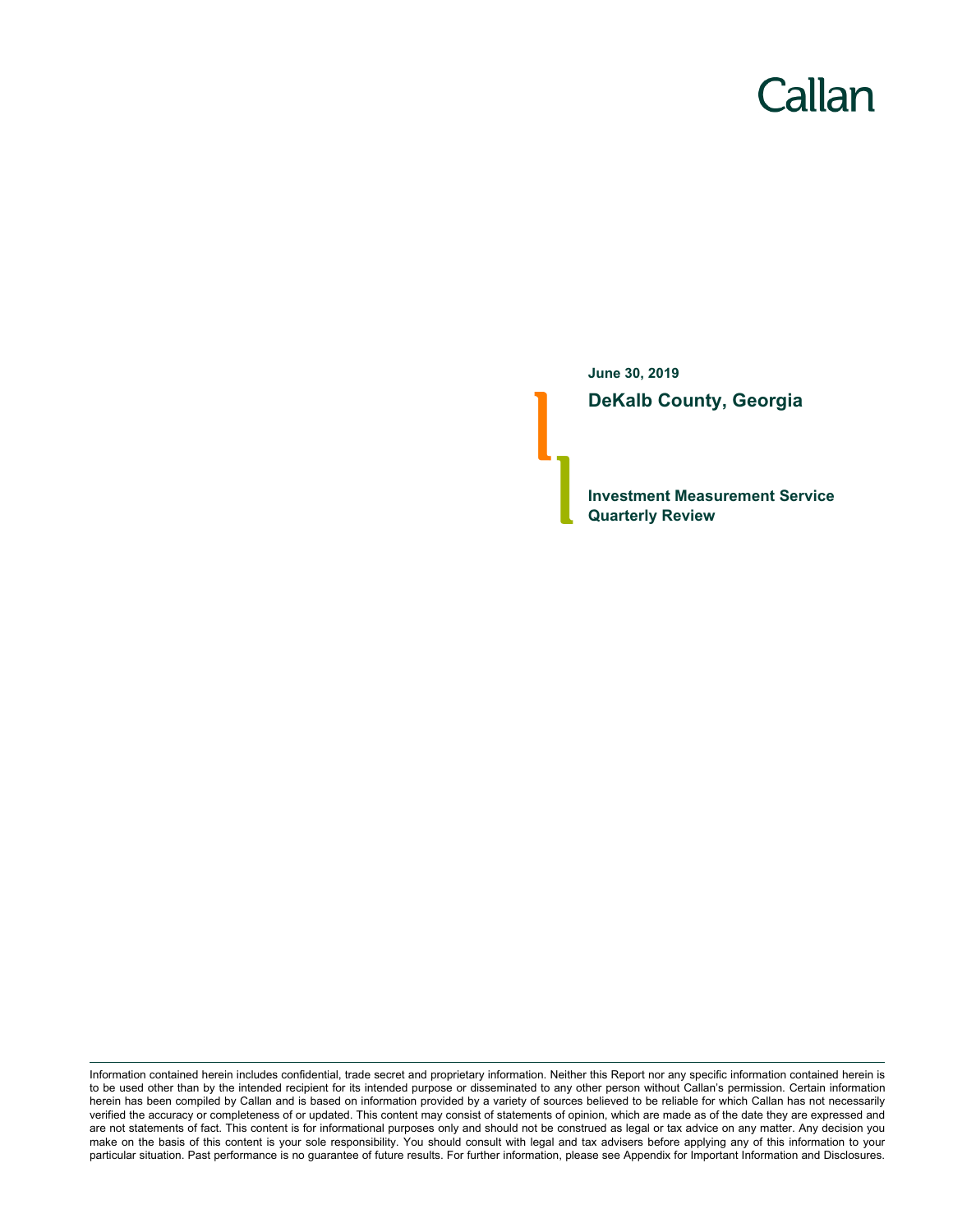## **Actual vs Target Asset Allocation As of June 30, 2019**

The top left chart shows the Fund's asset allocation as of June 30, 2019. The top right chart shows the Fund's target asset allocation as outlined in the investment policy statement. The bottom chart ranks the fund's asset allocation and the target allocation versus the Callan Public Fund Sponsor Database.





|                       | \$000s    | Weight  |         | Percent                | \$000s            |
|-----------------------|-----------|---------|---------|------------------------|-------------------|
| Asset Class           | Actual    | Actual  | Target  | <b>Difference</b>      | <b>Difference</b> |
| Domestic Equity       | 875.905   | 62.2%   | 60.0%   | $2.2\%$                | 30.745            |
| Domestic Fixed Income | 339.924   | 24.1%   | 25.0%   | $(0.9\%)$              | (12.226)          |
| International Equity  | 171.980   | 12.2%   | 15.0%   | $\binom{2.8\%}{1.5\%}$ | (39,310)          |
| Cash Account          | 20.790    | $1.5\%$ | $0.0\%$ |                        | 20,790            |
| Total                 | 1.408.599 | 100.0%  | 100.0%  |                        |                   |

#### **Asset Class Weights vs Callan Public Fund Sponsor Database**



\* Current Quarter Target = 50.0% S&P 500 Index, 20.0% Blmbg Aggregate, 15.0% MSCI EAFE, 10.0% Russell 2000 Index and 5.0% ML IG US Converts 5% Cap.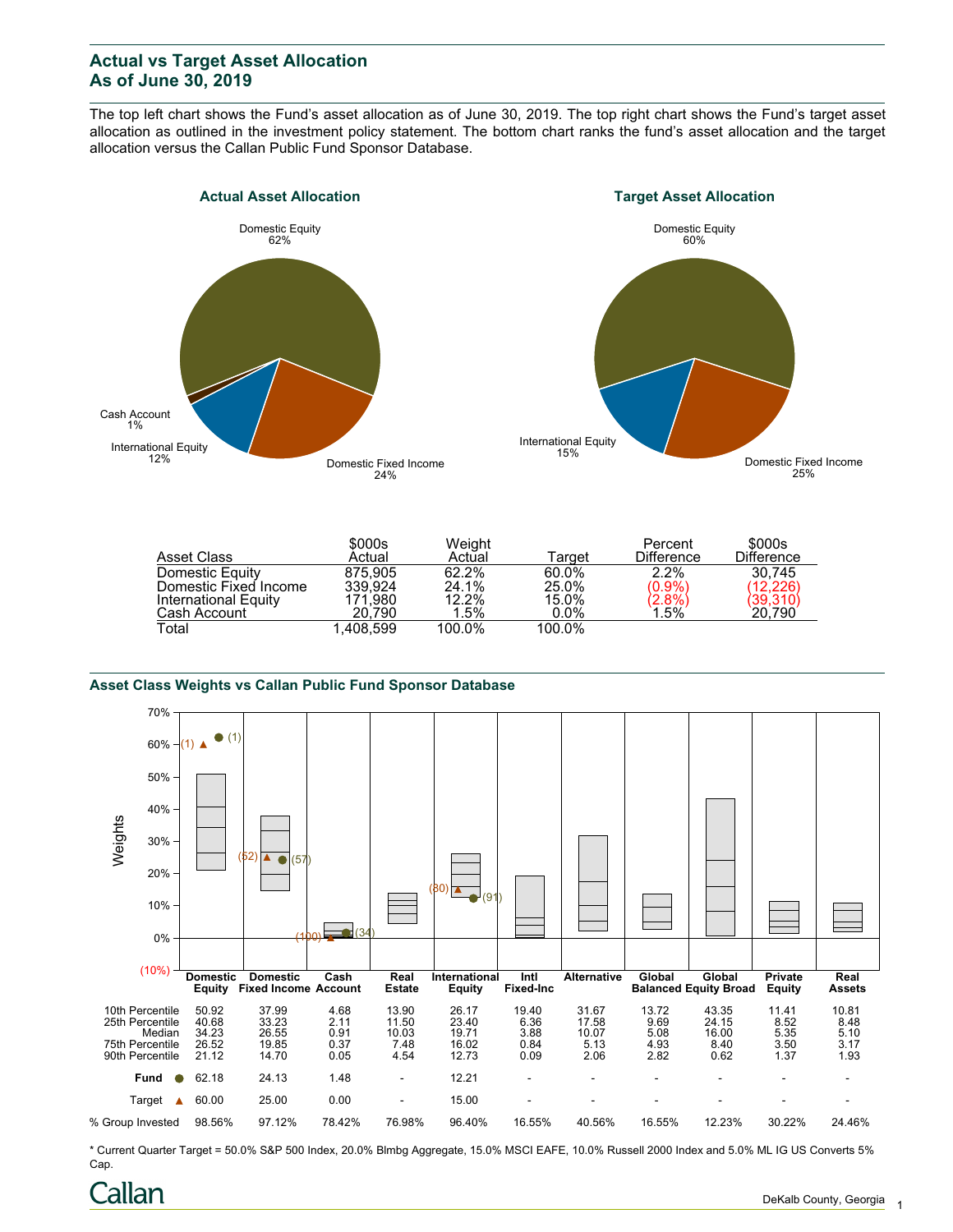## **Investment Manager Asset Allocation**

The table below contrasts the distribution of assets across the Fund's investment managers as of June 30, 2019, with the distribution as of March 31, 2019. The change in asset distribution is broken down into the dollar change due to Net New Investment and the dollar change due to Investment Return.

|                                  | <b>June 30, 2019</b> |        |                  |              | <b>March 31, 2019</b> |          |
|----------------------------------|----------------------|--------|------------------|--------------|-----------------------|----------|
|                                  | <b>Market Value</b>  | Weight | Net New Inv.     | Inv. Return  | <b>Market Value</b>   | Weight   |
| <b>Domestic Equity</b>           | \$875,905,032        | 62.18% | \$(27,283,937)   | \$26,368,183 | \$876,820,787         | 62.95%   |
| Large Cap                        | \$713,574,396        | 50.66% | \$(20, 483, 937) | \$19,626,623 | \$714,431,710         | 51.29%   |
| Jennison Associates              | 220,413,705          | 15.65% | (7,000,000)      | 7.920.271    | 219,493,434           | 15.76%   |
| Montag & Caldwell                |                      |        | O                | (4,966)      | 4,966                 | $0.00\%$ |
| Edgar Lomax                      | 37,730,774           | 2.68%  |                  | 1,105,269    | 36,625,505            | 2.63%    |
| Gabelli Asset Management         | 177.791.957          | 12.62% | (7,000,000)      | 5.504.064    | 179.287.893           | 12.87%   |
| Southeastern Asset Mgmt.         | 133,849,316          | 9.50%  | (5,800,000)      | (1,878,778)  | 141,528,095           | 10.16%   |
| Ivy Large Value                  | 11,929,329           | 0.85%  | (683, 937)       | 408.817      | 12.204.449            | 0.88%    |
| Loomis Large Cap Growth          | 131,859,313          | 9.36%  | 0                | 6,571,946    | 125,287,367           | 8.99%    |
| <b>Small Cap</b>                 | \$162,330,637        | 11.52% | \$(6,800,000)    | \$6,741,560  | \$162,389,077         | 11.66%   |
| Frontier Capital Management      | 79,573,322           | 5.65%  | (3,400,000)      | 2,062,620    | 80.910.702            | 5.81%    |
| <b>EARNEST Partners</b>          | 82.757.314           | 5.88%  | (3,400,000)      | 4.678.940    | 81.478.374            | 5.85%    |
| <b>Domestic Fixed Income</b>     | \$339,924,200        | 24.13% | \$0              | \$8,400,989  | \$331,523,211         | 23.80%   |
| Segall Bryant & Hamill           | 166.455.306          | 11.82% | 0                | 4,969,634    | 161,485,673           | 11.59%   |
| Income Research & Mgmt           | 91.979.297           | 6.53%  | 0                | 2.926.443    | 89.052.854            | 6.39%    |
| <b>Advent Capital Management</b> | 81,489,597           | 5.79%  | 0                | 504.913      | 80.984.684            | 5.81%    |
| <b>International Equity</b>      | \$171,980,115        | 12.21% | \$0              | \$3,875,446  | \$168,104,669         | 12.07%   |
| Marathon                         | 40.015.324           | 2.84%  | 0                | 1,145,678    | 38.869.646            | 2.79%    |
| T. Rowe Price Inst Intl Core Eq. | 131,964,791          | 9.37%  | 0                | 2,729,768    | 129,235,023           | 9.28%    |
| <b>Cash Account</b>              | \$20,790,134         | 1.48%  | \$4.203.845      | \$65,971     | \$16,520,317          | 1.19%    |
| <b>Total Fund</b>                | \$1,408,599,482      | 100.0% | \$(23.080.092)   | \$38,710,589 | \$1,392,968,985       | 100.0%   |

### **Asset Distribution Across Investment Managers**

Callan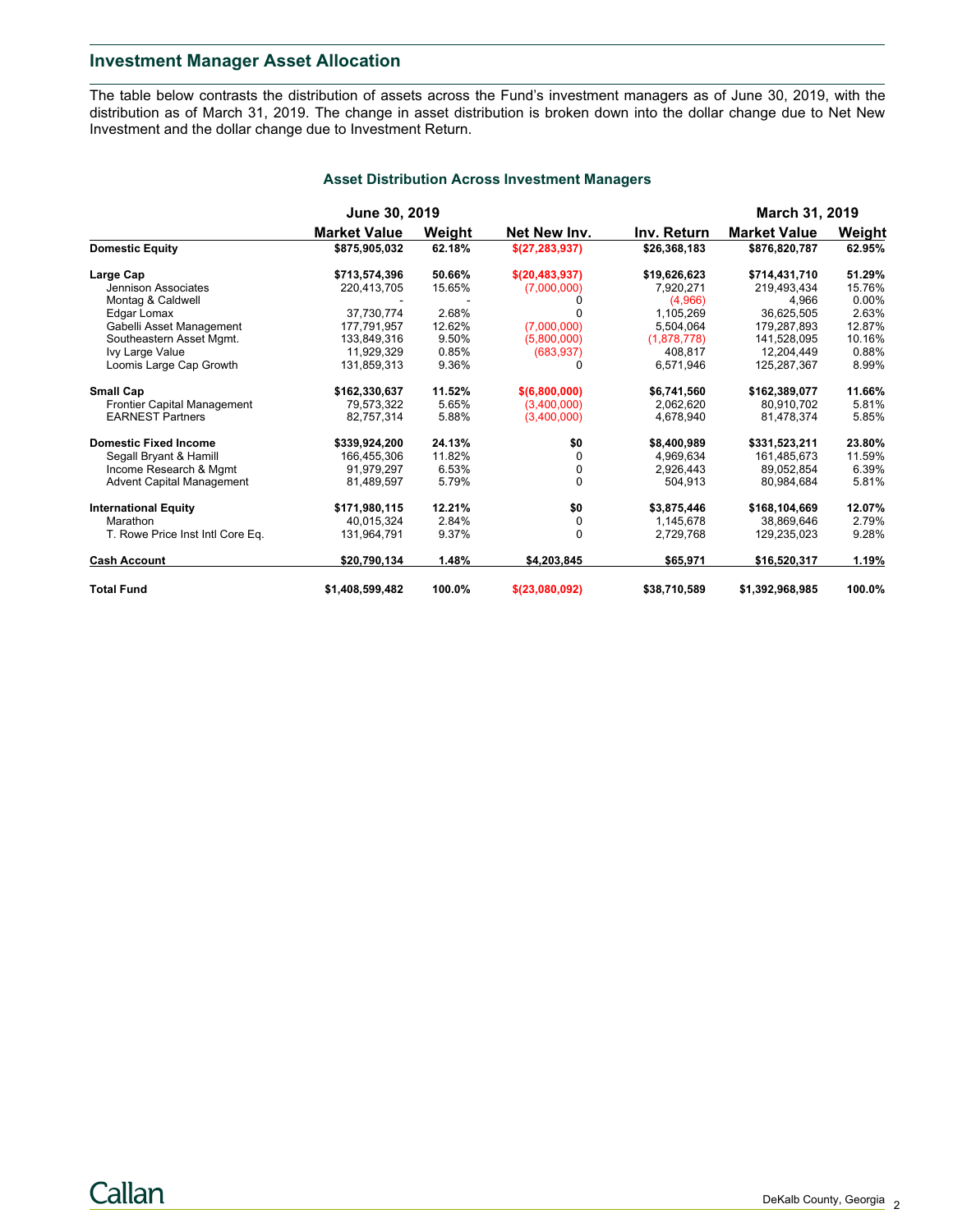#### **Investment Manager Returns**

The table below details the rates of return for the Fund's investment managers over various time periods ended June 30, 2019. Negative returns are shown in red, positive returns in black. Returns for one year or greater are annualized. The first set of returns for each asset class represents the composite returns for all the fund's accounts for that asset class.

|                                                                         | Returns for Periods Ended June 30, 2019 |                         |                            |                           |                            |
|-------------------------------------------------------------------------|-----------------------------------------|-------------------------|----------------------------|---------------------------|----------------------------|
|                                                                         | Last                                    | Last<br>Year            | Last<br>3                  | Last<br>5                 | Last<br>10                 |
|                                                                         | Quarter                                 |                         | <b>Years</b>               | Years                     | <b>Years</b>               |
| <b>Domestic Equity</b><br>Domestic Equity Benchmark (1)<br>Russell 3000 | 3.10%<br>3.93%<br>4.10%                 | 4.54%<br>8.06%<br>8.98% | 13.15%<br>13.93%<br>14.02% | 7.89%<br>10.15%<br>10.19% | 13.66%<br>14.55%<br>14.67% |
| Large Cap<br>S&P 500 Index                                              | 2.83%<br>4.30%                          | 5.53%<br>10.42%         | 13.11%<br>14.19%           | 7.76%<br>10.71%           | 13.39%<br>14.70%           |
| <b>Large Cap Growth</b>                                                 | 4.25%                                   | 11.49%                  | 18.42%                     | 12.80%                    | 15.28%                     |
| Jennison Associates                                                     | 3.69%                                   | 9.14%                   | 21.64%                     | 14.62%                    | 17.12%                     |
| Loomis Large Cap Growth                                                 | 5.25%                                   | 15.78%                  |                            |                           |                            |
| Russell 1000 Growth                                                     | 4.64%                                   | 11.56%                  | 18.07%                     | 13.39%                    | 16.28%                     |
| Large Cap Value                                                         | 1.49%                                   | 0.42%                   | 9.00%                      | 4.23%                     | 12.14%                     |
| Edgar Lomax                                                             | 3.02%                                   | 11.58%                  | 12.20%                     | 9.46%                     | 14.86%                     |
| Gabelli Asset Management                                                | 3.18%                                   | 4.61%                   | 10.37%                     | 5.56%                     | 14.06%                     |
| Southeastern Asset Mgmt.                                                | (1.22%)                                 | (8.51%)                 | 5.93%                      | 1.10%                     | 9.76%                      |
| Ivy Large Value                                                         | 3.49%                                   | 5.93%                   | 11.16%                     | 6.73%                     |                            |
| Řussell 1000 Value                                                      | 3.84%                                   | 8.46%                   | 10.19%                     | 7.46%                     | 13.19%                     |
| <b>Small Cap</b>                                                        | 4.30%                                   | 0.29%                   | 13.55%                     | 8.74%                     | 15.23%                     |
| Russell 2000                                                            | 2.10%                                   | (3.31%)                 | 12.30%                     | 7.06%                     | 13.45%                     |
|                                                                         |                                         |                         |                            |                           |                            |
| <b>Small Cap Growth</b>                                                 | 2.72%                                   | 1.04%                   |                            |                           |                            |
| <b>Frontier Capital Mgmt</b><br>Russell 2500 Growth                     | 4.14%                                   | 6.13%                   | 13.39%<br>16.14%           | 7.83%<br>9.98%            | 15.58%<br>15.67%           |
|                                                                         |                                         |                         |                            |                           |                            |
| <b>Small Cap Value</b>                                                  |                                         |                         |                            |                           |                            |
| <b>EARNEST Partners</b>                                                 | 5.86%                                   | (0.43%)                 | 13.71%                     | 9.65%                     | 15.05%                     |
| Russell 2000 Value                                                      | 1.38%                                   | (6.24%)                 | 9.81%                      | 5.39%                     | 12.40%                     |
| <b>Domestic Fixed Income</b>                                            | 3.33%                                   | 9.08%                   | 5.01%                      | 4.79%                     | 6.01%                      |
| Dom. Fixed Income Benchmark (2)                                         | 3.21%                                   | 8.67%                   | 4.92%                      | 4.66%                     | 5.01%                      |
|                                                                         |                                         |                         |                            |                           |                            |
| Segall Bryant & Hamill (6)                                              | 3.08%                                   | 8.89%                   | 3.20%                      | 3.58%                     | 4.45%                      |
| Income Research & Mgmt (5)                                              | 3.29%                                   | 8.18%                   | 2.48%                      | 3.31%                     |                            |
| Blended Benchmark (3)                                                   | 3.08%                                   | 7.87%                   | 2.31%                      | 2.95%                     | 3.68%                      |
| <b>Advent Capital Management</b>                                        | 3.89%                                   | 10.47%                  | 12.74%                     | 9.60%                     | 11.24%                     |
| ML Investment Grade Convertibles                                        | 4.20%                                   | 10.51%                  | 15.32%                     | 11.30%                    | 11.94%                     |
| ML IG US Convertibles 5% Cap                                            | 3.65%                                   | 11.50%                  | 13.11%                     | 9.80%                     | ÷,                         |
|                                                                         |                                         |                         |                            |                           |                            |
| <b>International Equity</b><br><b>MSCI EAFE Index</b>                   | 2.31%<br>3.68%                          | $(2.44\%)$<br>1.08%     | 9.12%<br>9.11%             | 1.59%<br>2.25%            | 6.78%<br>6.90%             |
|                                                                         |                                         |                         |                            |                           |                            |
| T. Rowe Price Inst Intl Core Eq. (4)                                    | 2.11%                                   | $(2.70\%)$              | 8.85%                      | 2.41%                     |                            |
| <b>MSCI EAFE Index</b>                                                  | 3.68%                                   | 1.08%                   | 9.11%                      | 2.25%                     | 6.90%                      |
|                                                                         |                                         |                         |                            |                           |                            |
| Marathon<br><b>MSCI EAFE Index</b>                                      | 2.95%<br>3.68%                          | (1.56%)<br>1.08%        | 9.11%                      | 2.25%                     | 6.90%                      |
|                                                                         |                                         |                         |                            |                           |                            |
|                                                                         | 3.00%                                   |                         |                            |                           |                            |
| <b>Total Fund</b><br>Total Fund Target*                                 | 3.81%                                   | 4.68%<br>7.47%          | 10.55%<br>11.07%           | 6.36%<br>7.84%            | 10.67%<br>10.97%           |
|                                                                         |                                         |                         |                            |                           |                            |

\* Current Quarter Target = 50.0% S&P 500 Index, 20.0% Blmbg Aggregate, 15.0% MSCI EAFE, 10.0% Russell 2000 Index

and 5.0% ML IG US Converts 5% Cap.<br>(1) 83.3% S&P 500 and 16.7% Russell 2000 through June 30, 2007; 81.8% S&P 500 and 18.2% Russell 2000 through<br>September 30, 2010; 83.3% S&P 500 and 16.7% Russell 2000 through July 31, 2014

(2) 83.3% Blmbg Aggregate and 16.7% ML Investment Grade Convertibles through July 31, 2014, and 80% Blmbg Aggregate and<br>20% ML Investment Grade Convertibles thereafter.<br>(3) Blmbg Aggregate through July 31, 2010; Blmbg Gov/

(4) T. Rowe Price International Core Equity Fund was moved from the mutual fund into the International Core Equity Trust class B on 6/19/2018. Mutual Fund returns are net of fees.

Only full quarter manager returns shown. (5) On November 15, 2016, the JP Morgan account closed and IR&M began transitioning the portfolio. Official performance for IR&M begins on February 1, 2017.

(6) Denver Investment Advisors was acquired in 2Q 2018 and was renamed to Segall Bryant & Hamill.

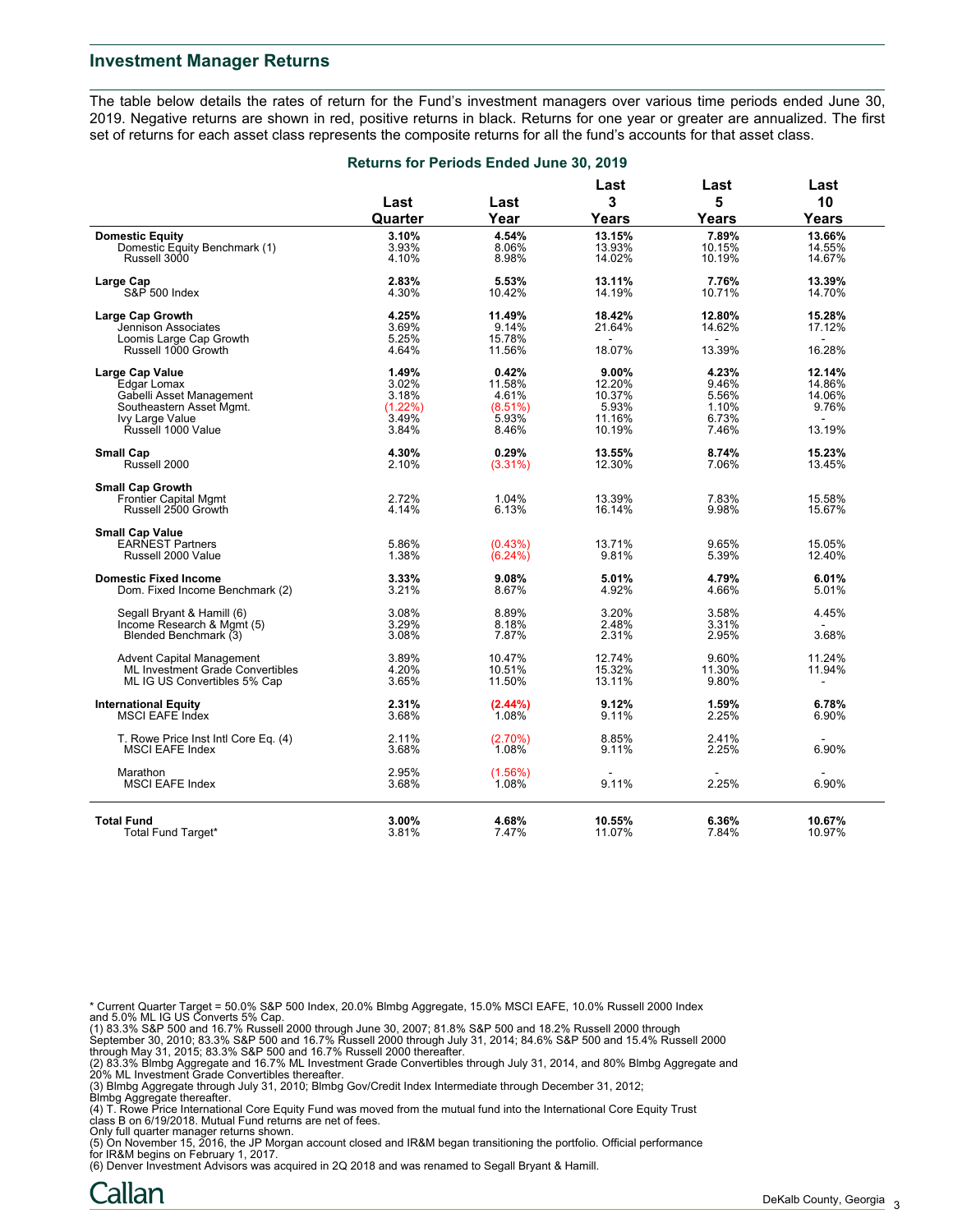## **Investment Manager Returns**

The table below details the rates of return for the Fund's investment managers over various time periods ended June 30, 2019. Negative returns are shown in red, positive returns in black. Returns for one year or greater are annualized. The first set of returns for each asset class represents the composite returns for all the fund's accounts for that asset class.

| <b>Returns for Periods Ended June 30, 2019</b> |            |            |            |  |  |  |
|------------------------------------------------|------------|------------|------------|--|--|--|
|                                                | Last<br>15 | Last<br>20 | Last<br>25 |  |  |  |
|                                                | Years      | Years      | Years      |  |  |  |
| <b>Domestic Equity</b>                         | 8.75%      | 7.18%      | 10.37%     |  |  |  |
| Domestic Equity Benchmark (1)                  | 8.67%      | 5.84%      | 9.92%      |  |  |  |
| Russell 3000                                   | 8.88%      | 6.30%      | 9.98%      |  |  |  |
| Jennison Associates                            | 11.13%     | 7.21%      | 11.51%     |  |  |  |
| Russell 1000 Growth                            | 9.90%      | 5.55%      | 9.99%      |  |  |  |
| Gabelli Asset Management                       | 10.05%     | 9.18%      | 12.04%     |  |  |  |
| Southeastern Asset Mgmt.                       | 5.82%      | 6.65%      | 9.83%      |  |  |  |
| Russell 1000 Value                             | 7.84%      | 6.31%      | 9.73%      |  |  |  |
| <b>Domestic Fixed Income</b>                   | 4.93%      | 5.44%      | 5.87%      |  |  |  |
| Dom. Fixed Income Benchmark (2)                | 5.01%      | 5.48%      | 5.94%      |  |  |  |
| Segall Bryant & Hamill                         | 4.57%      | 5.11%      | 5.36%      |  |  |  |
| Blended Benchmark (3)                          | 4.12%      | 4.81%      | 5.39%      |  |  |  |
| <b>Total Fund</b>                              | $7.29\%$   | 6.47%      | 8.79%      |  |  |  |
| Total Fund Target*                             | 7.55%      | 6.12%      | 8.72%      |  |  |  |

\* Current Quarter Target = 50.0% S&P 500 Index, 20.0% Blmbg Aggregate, 15.0% MSCI EAFE, 10.0% Russell 2000 Index and 5.0% ML IG US Converts 5% Cap.

(1) S&P 500 through June 30, 2005; 83.3% S&P 500 and 16.7% Russell 2000 through June 30, 2007; 81.8% S&P 500 and 18.2% Russell 2000 through September 30, 2010; 83.3% S&P 500 and 16.7% Russell 2000 through July 31, 2014; 84.6% S&P 500 and 15.4% Russell 2000 through May 31, 2015; 83.3% S&P 500 and 16.7% Russell 2000 thereafter.

(2) 83.3% Blmbg Aggregate and 16.7% ML Investment Grade Convertibles through July 31, 2014, and 80% Blmbg Aggregate and 20% ML Investment Grade Convertibles thereafter.

(3) Blmbg Aggregate through July 31, 2010; Blmbg Gov/Credit Index Intermediate through December 31, 2012; Blmbg Aggregate thereafter.

Only full quarter manager returns shown.